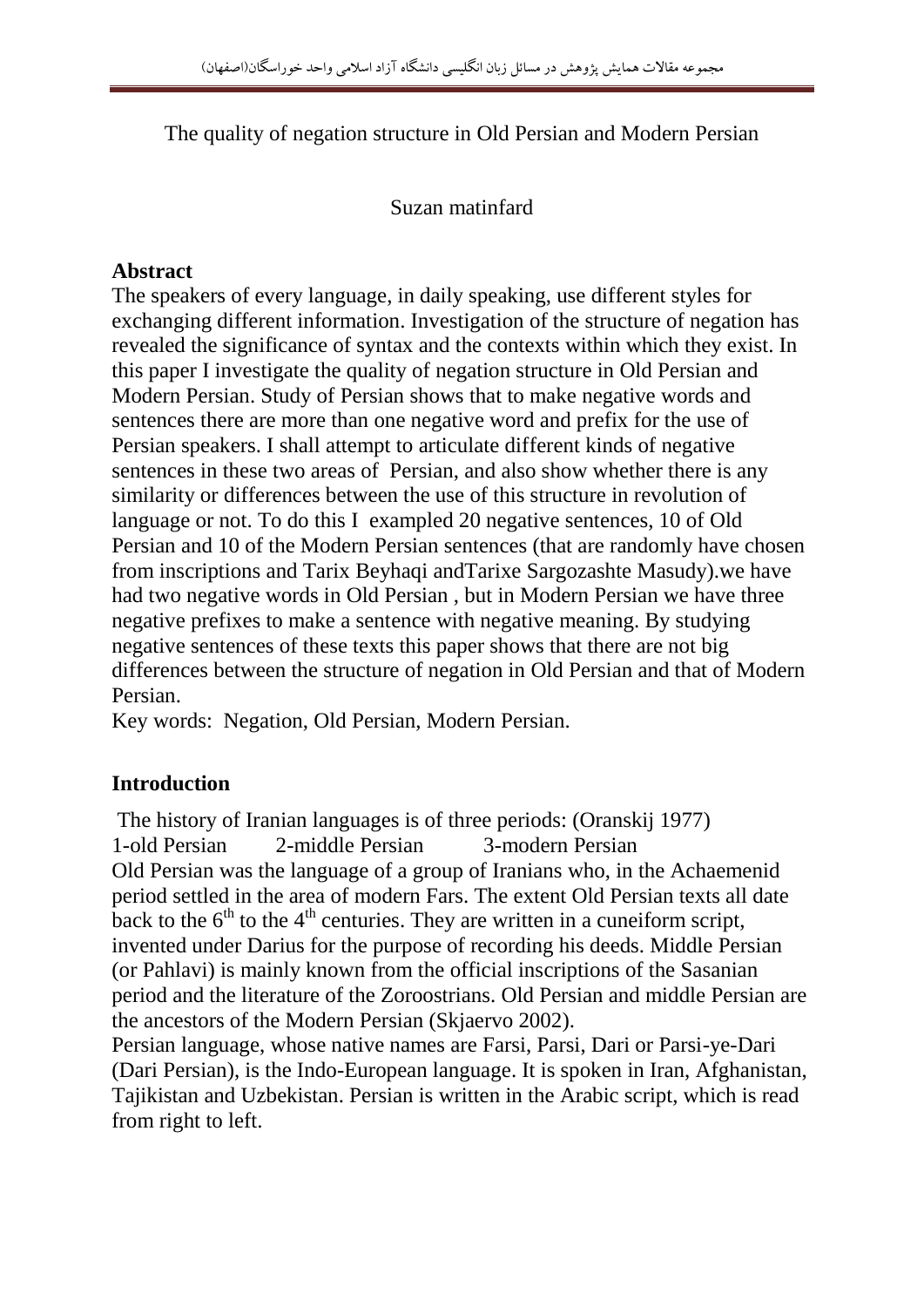In historical linguistics, we choose two parts in the history of revolution of one language and analyse them separately. Then we speak about the differences among them (Arlotto 1981)

The focus of this paper is on the differences of the model of negation in Old Persian and Modern Persian. The first part is about the negative structure of Old Persian. The number of sentences in the inscriptions was about 30, but because of the limitation, only 10 sentences were selected. The second part is about the structure of Modern Persian, Which contains 5 sentences of Tarix Beyhaqi and 5 ones from Tarixe Sargozashte Masudy.

### **Negation and Old Persian**

The negative words in Old Persian are 'naiy' and 'ma'. The negative word is usually immediately in front of the verb (Skjaervo 2002). In addition there are times that some words can come between the negative word and the verb. In fact it is two kinds whether ultimate or penultimate .The former is when there is no gap between negation and the verb, and the latter is when we have something in between. As the form of these two negative words shows they do not attach to the verb. Note that when final -iy or –aiy are followed by an enclitic pronoun or particle, the final letter is not written, thus <na-i-ya> naiy 'not' becomes <nai-> nai- in nai-patiy 'nor' (Skjaervo 2002).

In the following examples we have NEG particle immediately before 'to be' verb:

1) baga aniya naiy astiy. God other not  $3<sup>rd</sup>$  sing. There is no other god.

2) Tayaiy paruva xsayaӨiya yata aha avaisam ava naiy who previous king while they where so much not astiy kartam yaӨa mana.

Have done as I.

The previous kings while they where (kings) have not done as much as I. In 3, 4 and 5 NEG is before the main verb:

3) Man naiy varnavataiy.

I not believe.

I don't believe.

(DNb21-24)

4) Avam karam tayam madam jata haya mana naiy gaubataiy. That army which Median crush which mine not call. Crush that army, which is madian which does not call itself mine. (DB 2, 18-30)

5) Haya tauviya tayam skauӨim naiy jatiy naiy vimardatiy.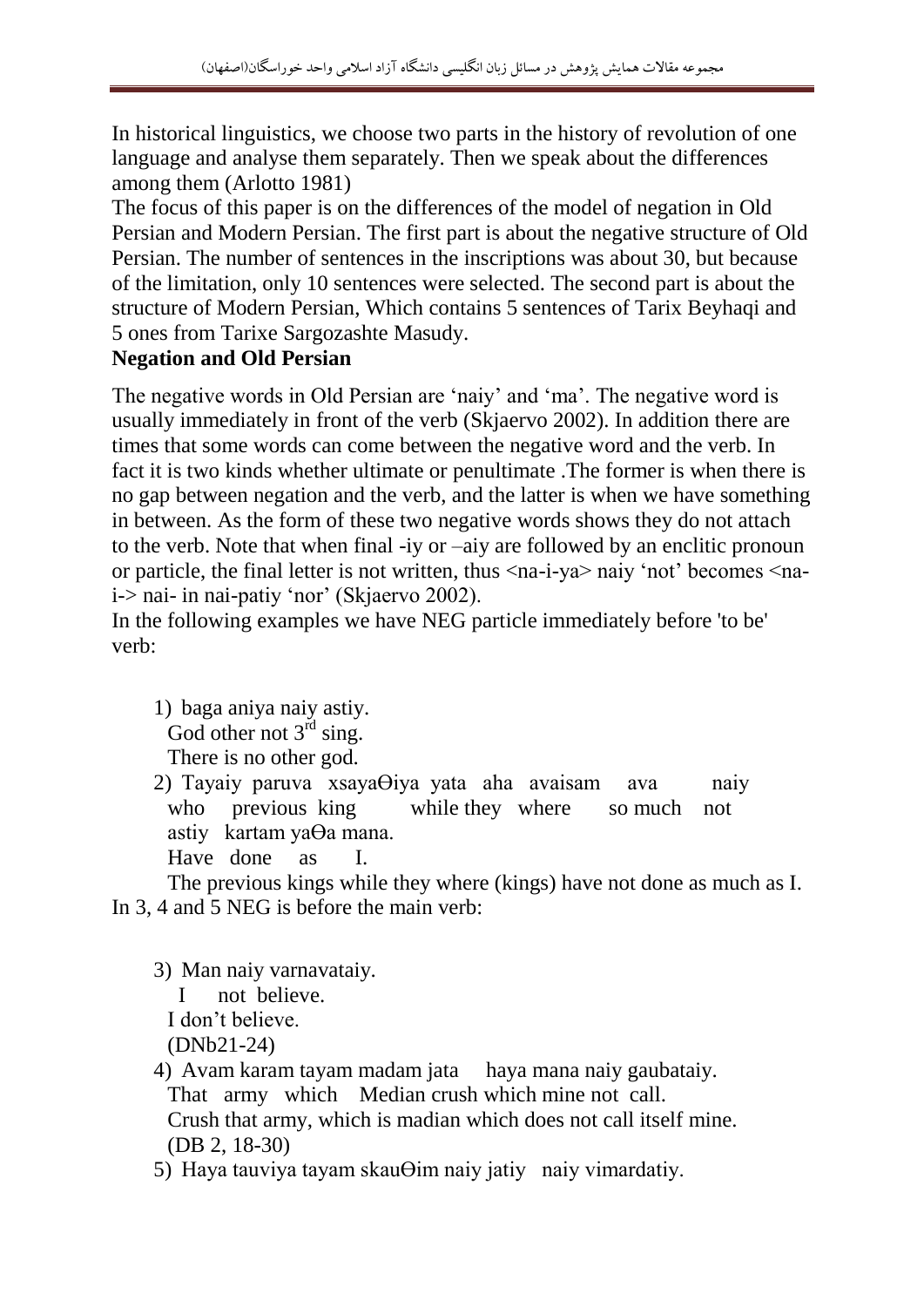Who stronger that weak not crush not destroy.

He who is stronger does not crushes the weak one nor wipes him out. (DSc 39-41)

One analysis which has been proposed in work dates back to Pollock (1989) is that, 'not' is contained within a separate NEGP/ Negative phrase projection, and that it serves as the specifier of NEGP (and hence is positioned in spec –NEGP) (Radford 2004).

An analysis of a sentence like 3 is to suppose that naiy originates as the specifier of NEGP and the verb varnavataiy originates in the head V position of VP and from there moves to the head NEG position of NEGP :

A1.  $\left[\frac{C_{\text{P}}}{C_{\text{P}}}\right]_{\text{T}}$ man $\left[\frac{T_{\text{TS}}}{T_{\text{NEGP}}}\right]_{\text{NEGB}}$   $\left[\frac{C_{\text{P}}}{C_{\text{V}}}\right]_{\text{V}}$  varnavataiy]]]]].

A2.  $[_{CP}[\text{CØ}][_{TP}$ man $[\text{T}Tns][_{NEGP}$ naiy $[\text{NEG}$ varnavataiy $][\text{NPF}[\text{V}$  varnavataiy]]]]]. Then from there the whole NEGP attaches to a present tense in T, as shown in

 $C:$ 

A3.  $\lceil \frac{C_P}{C_O} \rceil \frac{1}{T_P}$ man $\lceil \frac{T}{T} \rceil$  naiy varnavataiy] $\lceil \frac{C_P}{C_O} \rceil$ warnavataiy] $\lceil \frac{C_P}{C_O} \rceil$ varnavataiy]]]]].



This would mean that head movement applies in a successive  $-cyclic$  (two-step) fashion (Radford 2004). Each of the two head movement operation in the tree diagram \_movement of varnavaiy from V to NEG and then from NEG to  $T\rightarrow$  is local in the sense that it satisfies the Head Movement Constraint, since in each case movement is from one head position into next highest head position in the structure.

In 5 we have two NEG that we translate them as 'not … nor'.

Negative words also can come in front of noun and adjective. Consider following examples:

6) Naiy aha martiya naiy parsa naiy mada. Not man not Persian not median.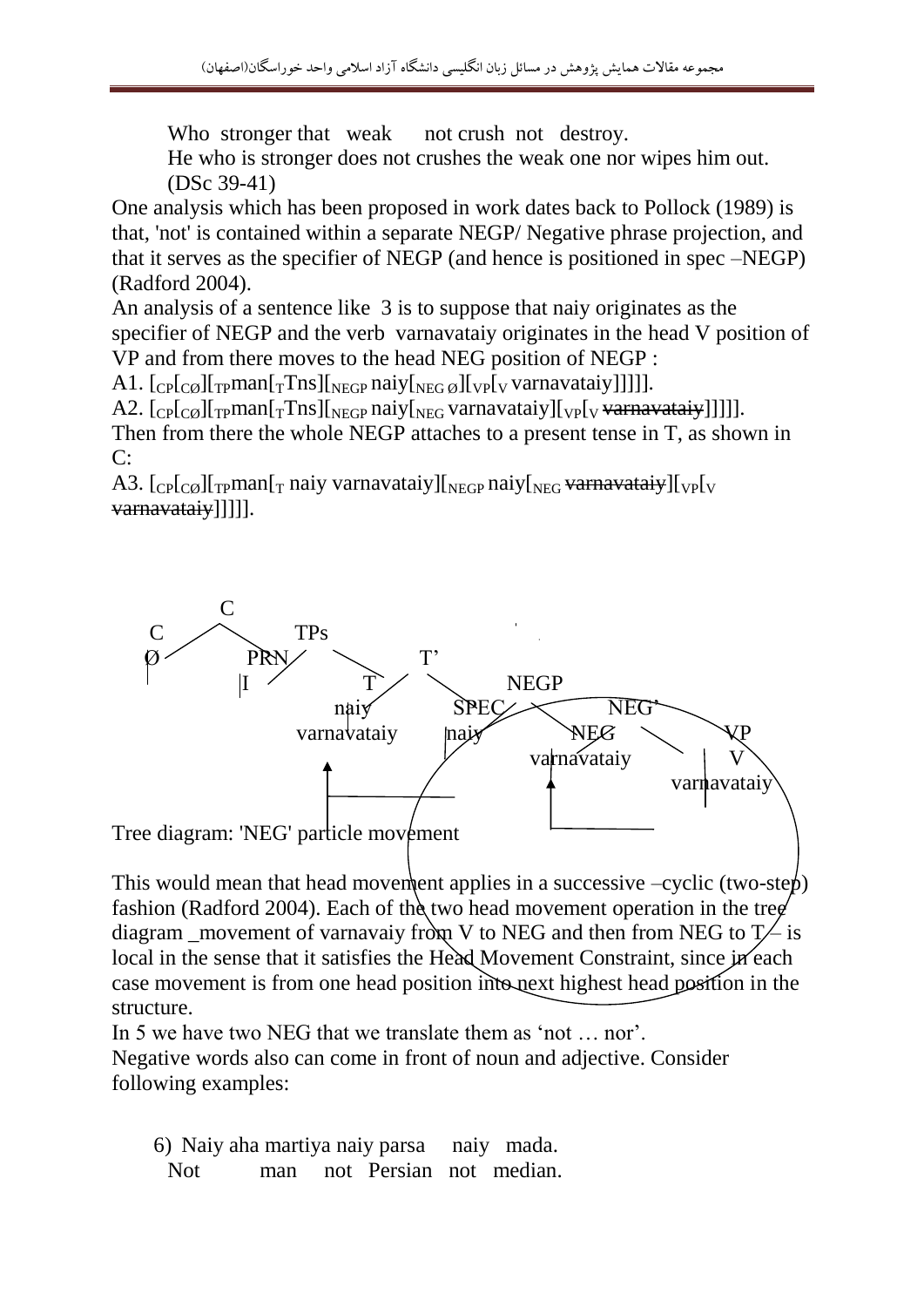There was no man either Persian or median. (DB1.48-49, 53) 7) Ima hasiyam naiy duruxtam . This true not false. This is true not false. (DB4, 44-45)

As the examples show, parsa and mada in the first one and duruxtam in the second one are noun. And the verb is omitted in both of them.

As we said previously, we also have the word 'ma' in Old Persian to show negation. In sentence number 8, ma is in front of the auxiliary and in 9 it is before the main verb:

8) Auramazdata[i]y jata biya utataiy tauma ma biya. Ahuramazda strike may and-you family not may. May Ahuramazda strike you and may you have no family. (DB4.56-59) 9) Patiyazbayam daiva ma yadiyaisa . Proclaim I daiva not worship. I proclaim, the daivas should not be worshipped. (XPh38-39)

In the last example of this part naiy is in front of avada'there':

10) haya madaisuva maӨista aha hauv adakaiy naiy avada aha. Who Mede greatest one then not there The one who was greatest among the Medes was not there then.

### **Negation and Modern Persian**

The previous part was about the structure of negative sentences in Old Persian. In this part I describe this structure in modern Persian, to clarify the point I example the sentences that are chosen randomly from Tarixe Beyhaqi and Tarixe sargozashte Masudy.

The most important adjectival prefix is the negative prefix. The negative words are 'na' or 'ne' (the difference is just for the sake of easier pronunciation) and 'ma' that attach to the verb. In fact the negative is formed by adding the prefix ne or na- to the positive, e.g. nabudam (I was not), nemibasham (I am not). These days the form 'ma' is just used in special wittings and not speaking. In the following examples NEG becomes in front of the 'to be' and changes the shape of the verb. (Not<sub>+</sub> ast  $=$  nist)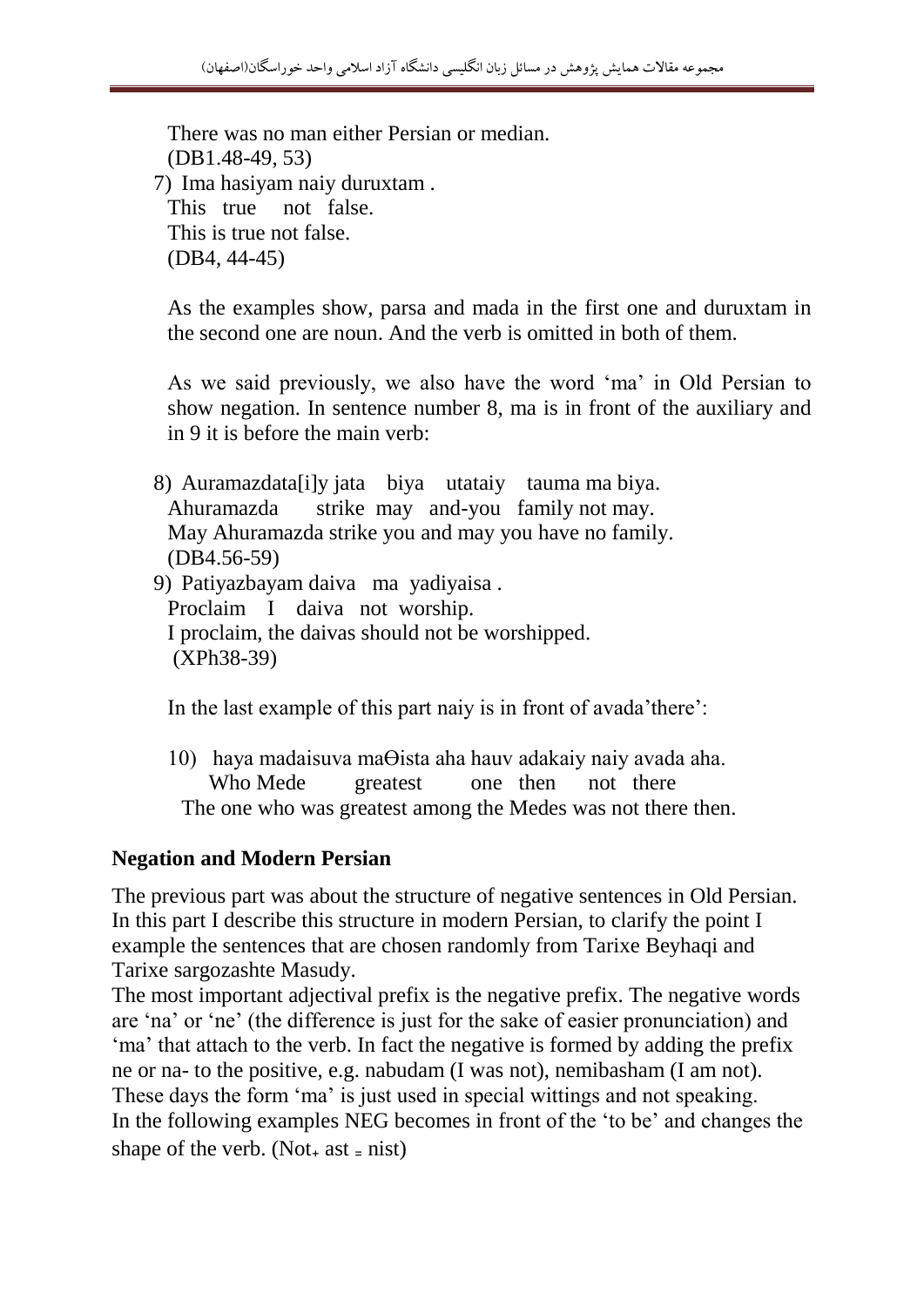- 1) dar qamnak budan bas fayede nist.
	- In sadness being many benefit not 3sing.

There is not benefit in sadness.

(Beyhaqi)

2) lazem be sharh nist.

Necessary to describe not 3sing.

It is not necessary to describe.

(Masudy)

Also we can have it before the main verb. Consider the following examples:

3) bordeyim na baxteyim. Win  $\frac{3^{rd}$ plur not fail  $3^{rd}$  plur We have win, not have fail. (Masudy) In 3, NEG did not attach to the verb. (May be this is for scope)

4) ruzy gozasht ke kasy manande an yad nadasht.

Day go <sub>past</sub> that any body like that remember not.

Day went that nobody remember like that.

(Beyhaqi)

5) kashky hend ra fath nemikardam.

Hope India that open not  $1^{\text{sing}}$ .

I hope I didn't open India.

(masudy)

In 4 and 5 NEG is between the two parts of the verb 'yad dashtan','fath kardan' which means whenever our verb consists of two parts (like;faramush kardan, safar raftan ,entexab kardan… .) we do not use NEG in front of the verb (\*nafaramush kardan) but between the two parts.

As we see the form of the NEG in 4 is 'na' and in 5 is 'ne'.

6) va na shokaty dar tayefeye afshar baqi xahad mand.

And not power in tribe Afshar remain future.

And there will not remain power in the Afshar's tribe.

(Masudy)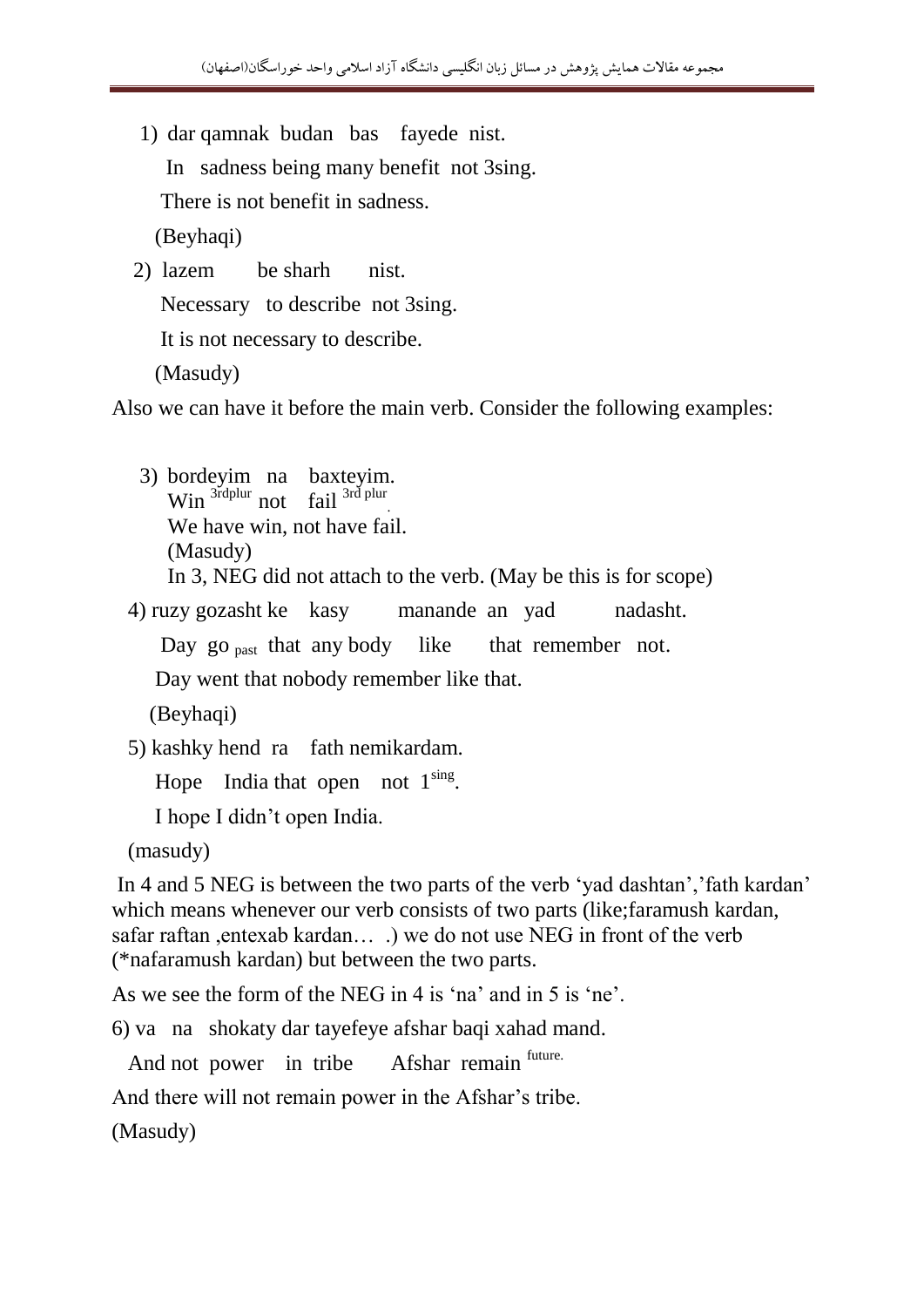In this example, we have some words between the NEG and the verb which means it is not necessary for NEG to be immediately before verb.

In following we have NEG before auxiliary:

- 7) qoshune ma ba asakere Rus nemitavanand bejangand. Army our with soldiers Russian not can fight. Our army can't fight with Russian's soldiers.
- 8) ke shaxs nabayad dar hich maqam mayuse serf bashad. That Person not should in no position disappointed completely.

That people shouldn't be completely disappointed in each position. (Masudy)

As we said at the beginning of this part, in addition to 'na' we also have the form 'ma'. Like 9:

9) mara faramush makonid.

Me forget not  $3_{rd \, \text{nlu}}$ .

Don't forget me.

(Beyhaqi)

This example shows that 'ma' is used in imperative sentences .We can mention an important difference between 'na' and 'ma', that 'ma' is always used in an imperative form while 'na' can be used both as negation and imperative.

# **Conclusion**

The examples show that the negative structure in Persian have not changed ,the only difference is that of the form of the words, naiy in old Persian and na in modern Persian (we have the form ne in middle Persian uδ paβaγ –ray ec farzand I namburδar ne buδ. 'Babak had not any famous child'.) This shows that naiy is changed to na during the revolution of the Iranian languages. But the ma form has not changed (Kent 1961).

We saw that in both periods NEG comes in front of the verb and also sometimes we can have something between NEG and the verb. Also it used with main verb and auxiliary. These days, we also can use NEG before the pronoun like here and there (like: na inja na ounja) and we had such example in old Persian. We do not know why Persian has passed its revolution as soon as possible while we see differences between old English and modern English in models of negation. This does not mean that Persian is superior to English. We just can say that Persian is like a snake that molt sooner, this is like the process of inflection of verbs, Persian inflects verbs for number and person but in English